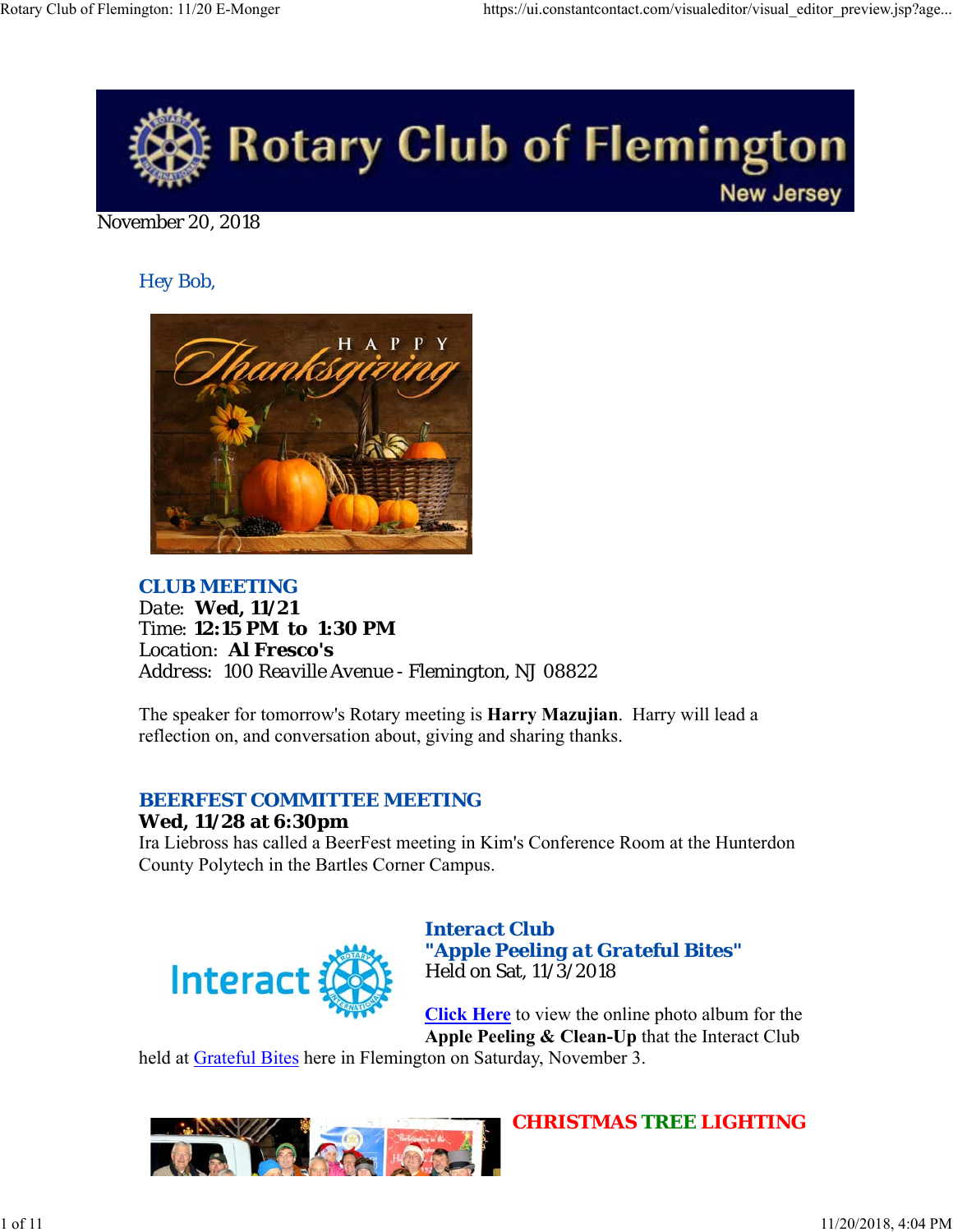## *Ceremony* **Friday, November 30 at 7pm**

Dick Stothoff has announced that this year's Christmas Tree lighting will take place on **Friday, 11/30** at the monument on Main Street in Flemington near the Presbyterian Church. Rotarians that will be helping Santa Claus to handout candy canes and oranges to the attending children are asked to meet at 6:40pm behind the Deat's Building in Flemington OR at the Christmas Tree on Main Street at **7pm**.

Santa Claus will be arriving at the Christmas Tree between 7 to 7:15pm, which is preceded by the formal Tree Lighting Ceremony and Christmas Carols that is organized by Flemington Cub Scout Pack 61.

Once the Tree Lighting Ceremony is over, **everyone is invited to the annual After-**Party at Dick & Priscilla Stothoff's home! If you have never attended, please come and bring the family and kids!!!

Please note that the Main Street Flemington Annual "**Hunterdon Holiday Parade**" will be held on Sunday, 12/9.

## *A Little History of the Main Street Flemington Tree Lighting Ceremony*:



The Christmas Tree Lighting ceremony is Flemington Rotary's oldest service project, which began in **December 1923**. This was just after the club first formed on October 3, 1923.

The annual Christmas Tree Lighting event itself has been taking place **since 1922** in the heart of Flemington thanks to the hard work of many volunteers.

Originally done by a small group of volunteers, coordination efforts were taken over by the Flemington Children's Choir and the Flemington Rotary Club. When the Children's Choir ceased its operations, Cub Scout Pack 61 in Flemington took over the duty of coordinating the tree installation and lighting every year since 1965. The cub scout from Pack 61 that sells the most popcorn during their annual popcorn fundraiser gets the honor of lighting

the Christmas Tree!

The Flemington Rotary Club has been **handing out candy canes and oranges ever since 1923**. The group's involvement has been the backbone for the event since that time. Cub Scout Pack 61 and its long time cub master Doug Niece, now deceased, took over the duties in 1965 as a way to ensure that the Christmas Tree tradition continues to this day in Flemington.

**Why candy canes and oranges you ask?** Back in the 1920's, it was very difficult for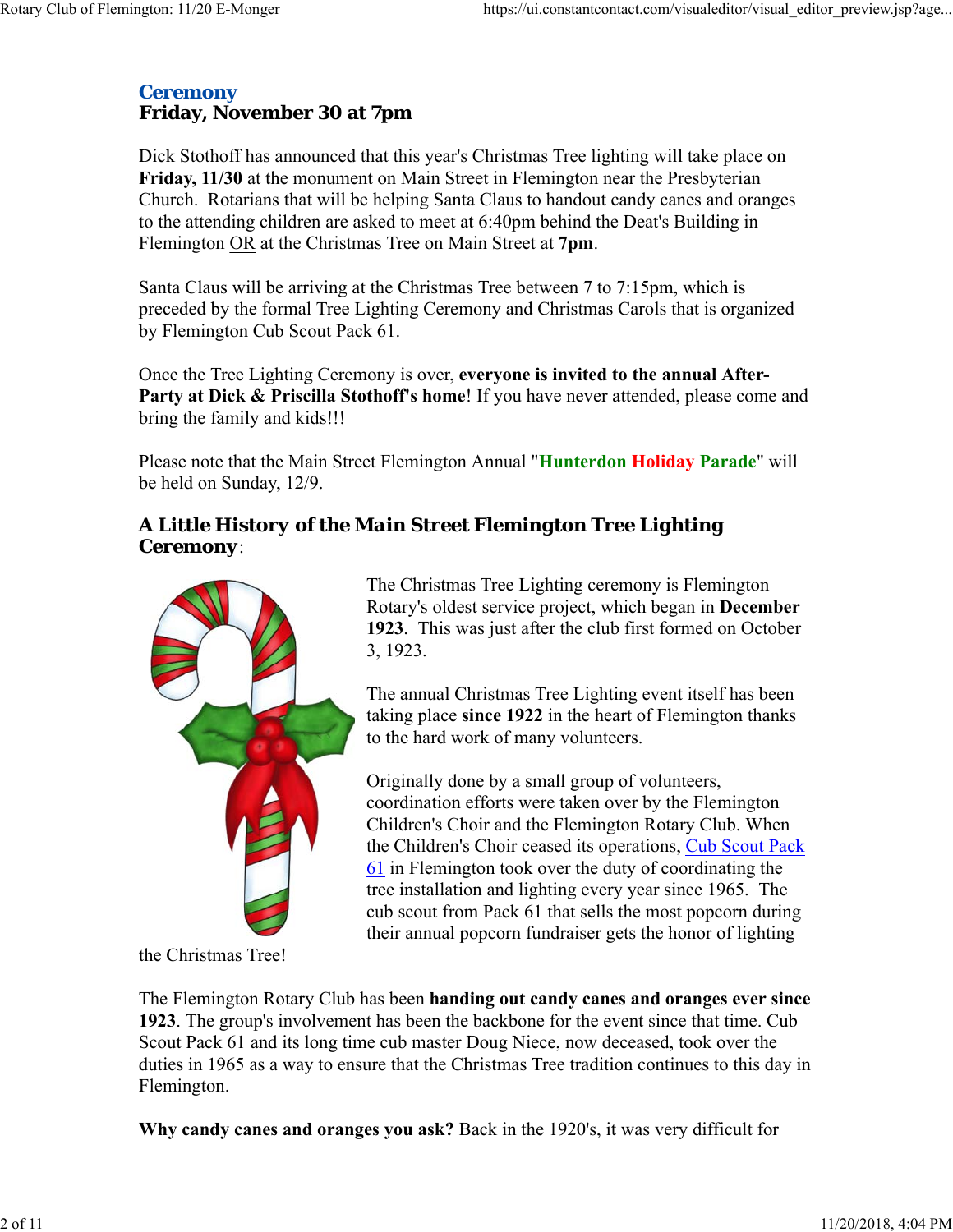children to get some candy and fresh fruit to eat. These days, we can readily purchase these items at our local Supermarket, etc. So it was a VERY BIG deal for the children in attendance to get their huge Candy Cane and Fresh Orange.

**Thanks to the Volunteers!** A very special thanks to the volunteers that help to make the Tree Lighting a success! They include the Flemington Rotary Club, Cub Scout Pack 61, Samuel Stothoff Company, Tamke Tree Service, Rowe Electric, Dan Butt, Carpet One, Countryside Veterinary Hospital, Cornerstone Print & Imaging, the Flemington Borough Fire Department and the Flemington Borough Police Department.





# *Flemington Rotary's Annual HOLIDAY COCKTAIL PARTY*

**Wednesday, December 12** Location: **55 Main Restaurant** Address: 55 Main Street - Flemington, NJ 08822 Time: 6:00 PM to 8:00 PM

The Rotary Club of Flemington would like to warmly invite you and your spouse / guest to our **Holiday Cocktail Party!** The party will be held at 55 Main located on Main Street in Flemington.

Dinner will be **buffet style** allowing everyone to walk around and mingle. The idea is not to stay seated in one spot all night. Food to include appetizers, mixed greens

salad, grilled salmon/shrimp, braised beef short ribs, Chicken Saltimbocca, veggies and potatoes. Dessert to include Key Lime pie, cookies and a lemon tart.

The evening is **BYOB**. So please bring your own favorite **wine**, **beer** or **spirit** to enjoy with your spouse/significant other/guest.

There will be no regular lunch meeting on Wednesday, 12/12 this week in lieu of the evening dinner.

Rotarians attending are asked to bring a wrapped **Secret Santa gift** valued around \$12 for a member gift exchange.

#### Cost to Attend:

• Pay-as-you-go members will pay \$15 for their meal. No cost for their spouses.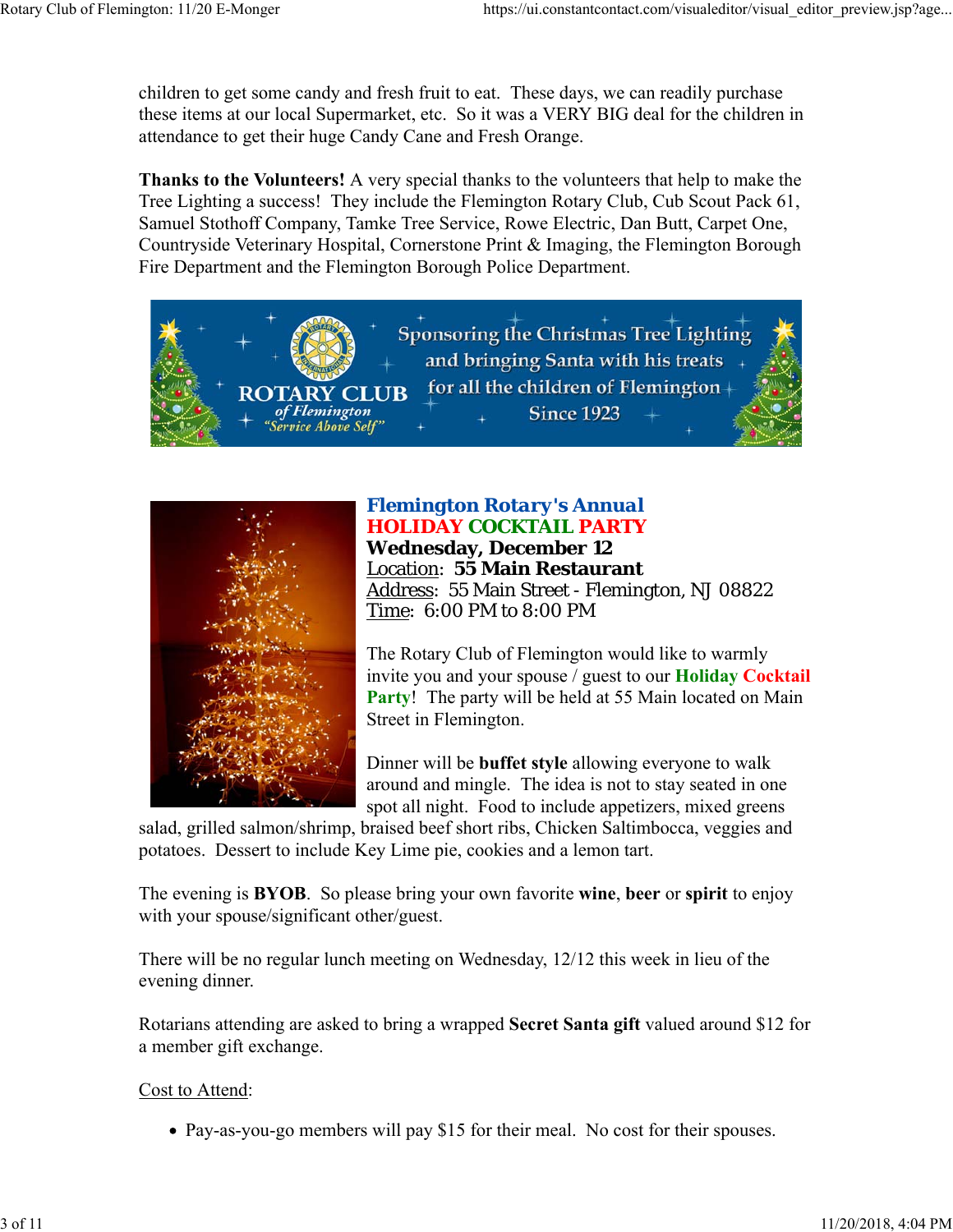- Semiannual and annual paying members and their spouses attend free of charge.
- No cost for spouses of deceased members.

Kindly **RSVP** no later than **Friday, 12/7**. Please indicate the total number of guests attending when you RSVP. An Evite invitation will be sent out shortly.

For additional information or questions, please contact Karen Widico at kwidico@njprevent.com (or) by phone at 908-782-3909.



## *Please Consider Donating an Unwrapped Gift for a Local Family in Need!* **Flemington Rotary's SAC Holiday Gifts**

At (or before) the Rotary Holiday Party on Wed, 12/12, Rotarians are asked to **voluntarily** bring an

unwrapped gift (but a gift bag is appreciated!) to **supplement the Service Action Committee's (SAC) Holiday shopping**. Rotarians have always provided great support for this.

The types of items typically requested are:

\*Infant / Toddler learning toys. \*Family Fun Games (Monopoly, Scrabble, Catch Phrase, etc.). \*Gloves, scarves, socks as stocking stuffers. \*Craft kits. \*Lego kits. \*Gift Cards: WalMart, i-Tunes, Kohl's, Burlington Coat Factory, Five Below.

## *Fred Hyatt Update* **From Thursday, 11/15/2018**

We wanted to pass along the news that we heard an update from Maryanne Hyatt, who is Fred Hyatt's wife. Fred had a nasty fall nearly three weeks ago. When he fell, he broke his collar bone, nose and front teeth. He spent four nights in the Hunterdon Medical Center and is now at the Rolling Hills Care Center.

Joe Ziegler very nicely made the trip to Rolling Hills today to visit with Fred and let him know that we are all concerned about him. Joe noted that Fred is in good spirits and was happy to hear his Rotarian friends were concerned for his well-being. Fred is in room N4. Note that the phone in Fred's room is not working. He plans on being there for another couple of weeks although he will be able to go home on Thanksgiving day to have dinner with his family before returning to Rolling Hills. Fred told Joe that his son brought along a laptop yesterday and that Fred was able to see his emails for the first time since being there. For future use, Fred's home phone number is (908) 824-7164. He does/would like to have visitors and understands that it might be difficult for people to make the trip to see him.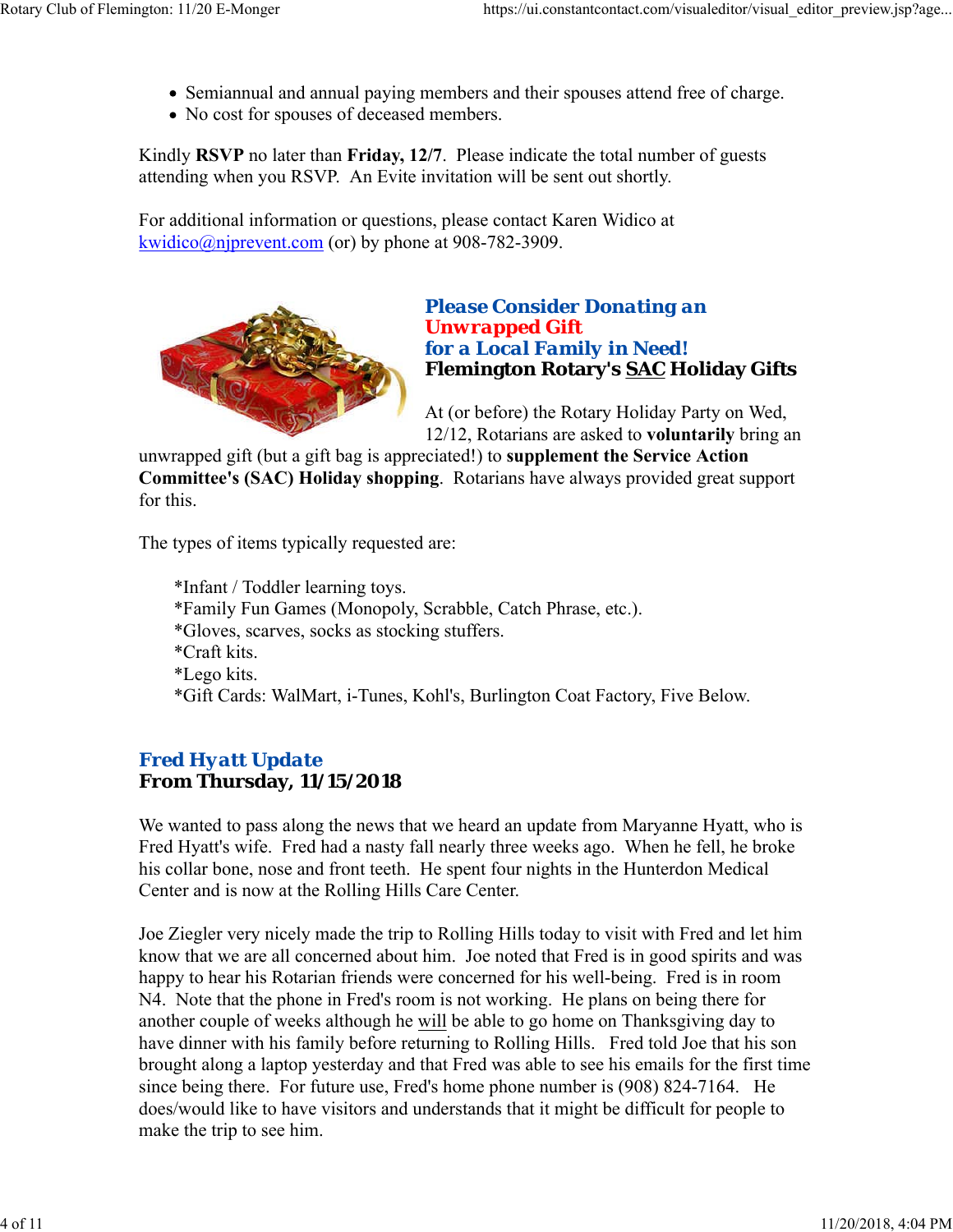If you are able to take some time and reach out, Fred would love to hear from you. So you have it, Fred's email is: fdhyatt@snet.net

## *RIDES for JOHN ZULLO* **From Sandy Clark Updated 11/20/2018**

The following is an updated schedule for driving John Zullo to Wednesday Rotary meetings during the next several weeks. This will be revised as necessary in each weekly E-Monger. Scheduled drivers should contact Sandy Clark at least 24 hours before the Wednesday meeting if they are unable to drive. At the same time, John will call the scheduled driver at least a day in advance if he does not plan to attend the meeting.

### **Schedule of Drivers for John Zullo**:

- Nov. 21 Dick Stothoff
- Nov. 28 Harry Mazujian
- Dec. 5 Sandy Clark (**Off-Site** meeting at **Viva Mexico**)
- Dec. 12 Ken Skowronek (**Holiday Cocktail Party** at 55 Main Restaurant; **6pm**)
- Dec. 19 Terry Martin (**Off-Site** meeting at H.C. Polytech, Central Campus in the Careers Cafe)
- Dec. 26 -- No meeting this week --
- Jan. 2 Dick Stothoff
- Jan. 9 Harry Mazujian
- Jan. 16 Sandy Clark



## *About Interact Club at H.C.R.H.S* From **Harry Mazujian** Update on 9/18/2018

Ann Del Campo and Harry Mazujian attended the first Interact meeting at the Hunterdon Central

Regional High School on Mon, September 17th. What an uplifting group to see! We observed strong student leadership with an enthusiastic faculty advisor, Evelyn Diaz. We gave a brief overview of Rotary International, and the main worldwide projects: Polio eradication and Safe Water. Ann also told them about the \$500 Rotary International grant to support service together.

The following are **Upcoming Interact Events** as of 9/18/2018:

Fri, 12/7 at TBD: Caroling & Baked goods at Rolling Hills Care Center Fri, 2/8 at TBD: Valentine's Bingo with residents at Rolling Hills Care Center Mon, 2/11 at TBD: Rotary Soup Cook Off at Hunterdon Central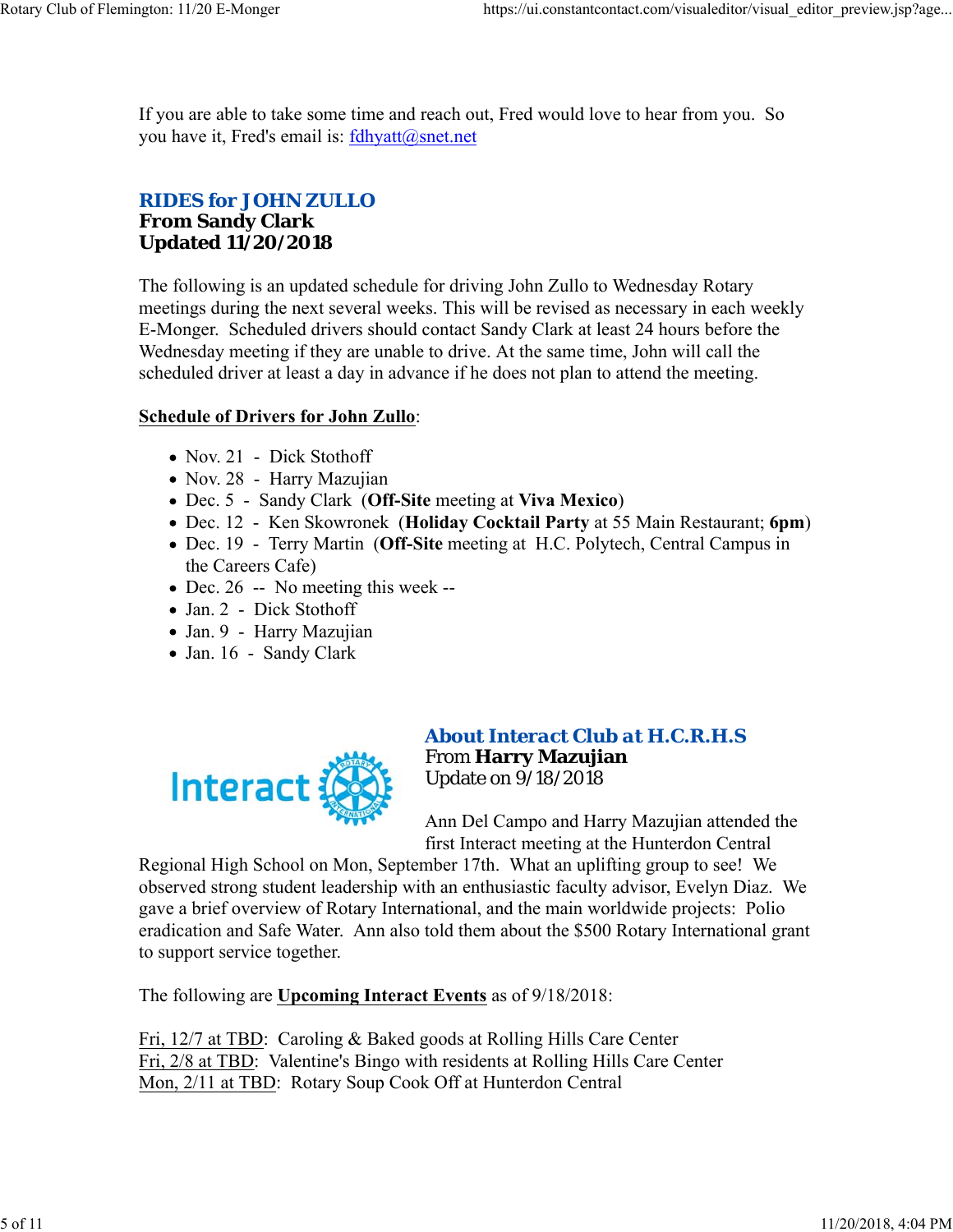

# *Follow Us on Facebook*

The Rotary Club of Flemington is on Facebook with two (2) different Facebook pages! One page is for all information about the Rotary Club of Flemington. The second page is

dedicated to the BeerFest event. Click the links below to access our Facebook pages:

- Rotary Club of Flemington, NJ
- Flemington Rotary BeerFest



## *The Flemington Rotary MEMBER DIRECTORY Is Updated on the Website*

A PDF copy of the Club Directory kept on the club website, located on the password protected "**Members Only**" page. To access this, simply goto **www.FlemingtonRotaryNJ.org** and click on "Members

Only" in the upper left. The page is password protected. If you do not have the password, simply email us and request it.

If you see any updates that need to be made (a change of address, email, phone number, something is not listed correctly, etc.), please email Sandy Clark and request any changes to be made. **Click Here** to generate an email to Sandy.



# *SPEAKERS & PROGRAMS BEING SOUGHT*

**Jeff Moore**, our Program Chair, is looking for speaker & program ideas for upcoming meetings. If you have any leads, please pass them onto Jeff, who will follow-up to schedule the speaker.

**Click here** to generate an email directly to Jeff.



# *HUNTERDON COUNTY CHAMBER OF COMMERCE*

As you know, the Rotary Club of Flemington is a member of the H.C. Chamber of Commerce. This enables all Rotarians the ability to attend a Chamber function as a "member". If someone asks you what your business is, you would explain that you are a member representing the Rotary Club of Flemington. **Click Here** to visit the Chamber website for a listing of upcoming events.

# *ROTARY DISTRICT 7475 NEWS*

**Click Here** to read the current news from our Rotary District 7475.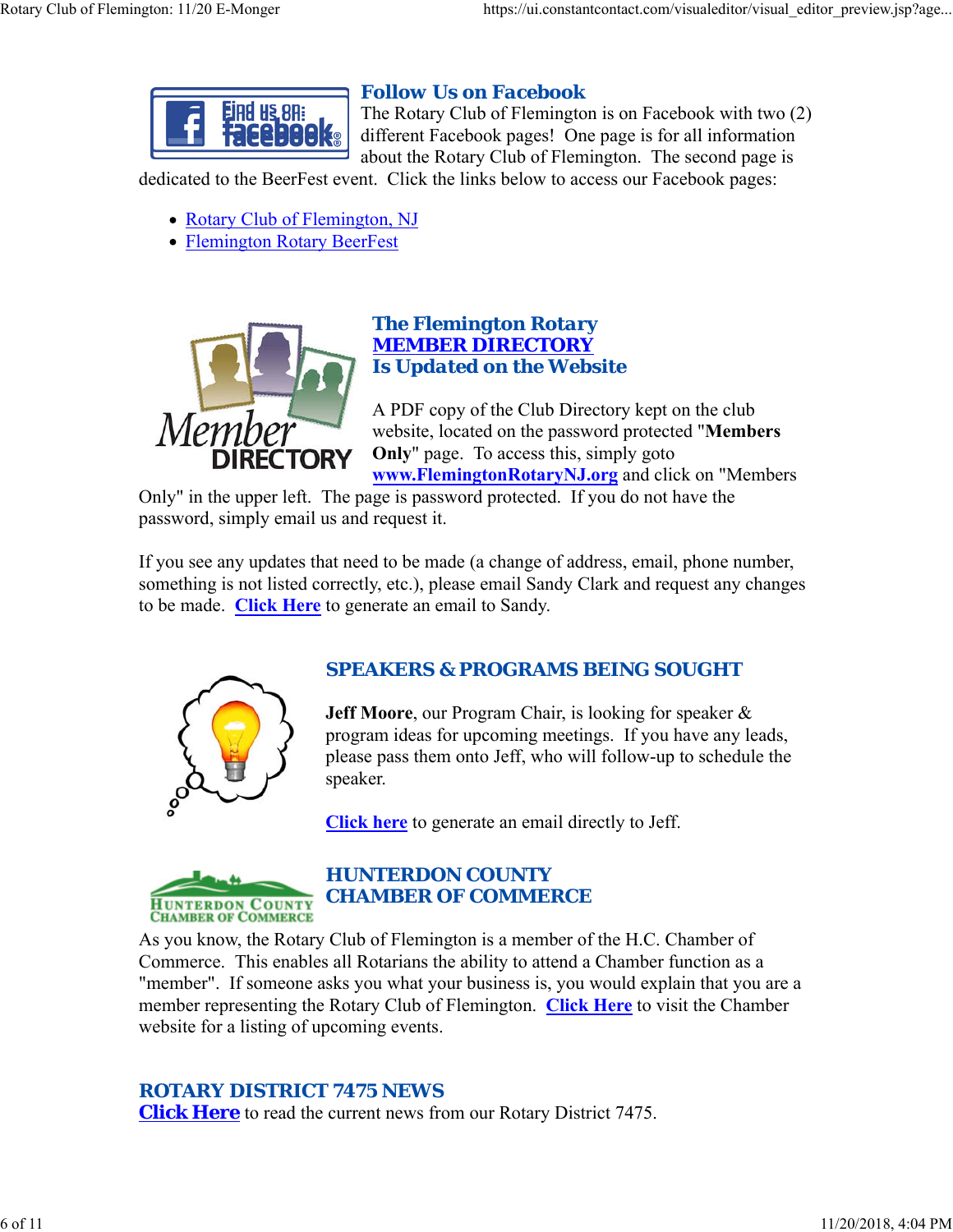# *UPCOMING DATES TO NOTE:*

Wed, 11/28: Beth Schwartz, Coordinator of the county's Medical Reserve Corps, will discuss Personal/Family Emergency Preparedness as we head into winter storm season. She will also provide information about volunteering with the Hunterdon County Medical Reserve Corps.

Wed, 12/05: **Off-Site** meeting at **Viva Mexico.** Wed, 12/12: **Flemington Rotary Holiday Cocktail Party** at **55 Main Restaurant** (6pm). (*Note there is NO regular noon meeting on this day*). Wed, 12/19: **Madrigal Girls Chorus** from H.C.R.H.S. for some festive singing. (*This is an off-site meeting at the H.C. Polytech, Central Campus in the Careers Cafe*.) Wed, 12/26: **NO Meeting**. (*This meeting between the Holidays is canceled*)

Next RCOF Board Meeting: Wed, TBA at 5:30 PM (Usually the 3<sup>rd</sup> Wed). **Next BeerFest Meeting:** Wed, 11/28 at 6:30 PM (Usually the 3<sup>rd</sup> Wed). Next Membership Meeting: Wed, TBA at 1:30 PM (Usually the 2<sup>nd</sup> Wed).

#### **Upcoming RCOF Club Events, Fundraisers, Fellowship Events, Etc**.:

11/30 (Fri): **Christmas Tree Lighting** (Main Street, Flemington) 12/9 (Sun): Flemington Holiday Parade at 5pm 2/11 (Mon): Hunterdon County Rotary Soup Cook-Off

#### **Rotary District 7475 Events & Functions:**

11/12 (Mon): Eat, Drink & Share at the Pines Manor - Edison, NJ.

#### *COMMITTEE LIST:*

**Click Here** to download the listing of all current Club Committee's and its members.

#### *"MEMBERS ONLY" WEBSITE:*

#### **Click Here for the Members Only section of the website to find:**

- 1) The "Membership Proposal Form" to propose a new member.
- 2) New Member Information.
- 3) An Online Copy of the Club Membership Directory.
- 4) A Link to All Photos Albums of the Club.

#### *ROTARY WEBSITE LINKS:*

Rotary International: **www.Rotary.org** Rotary District 7510: **www.RotaryNJ.org**

#### *NEARBY ROTARY CLUB MEETINGS:*

As A Rotarian, you are Welcome to attend a Rotary Club meeting anywhere in the world. Click here for the Rotary Club Locator App. Or see below for some local meetings:

Mondays

**Lambertville/New Hope** (6:30 pm) - Lambertville Station Restaurant; 11 Bridge Street, Lambertville NJ 08530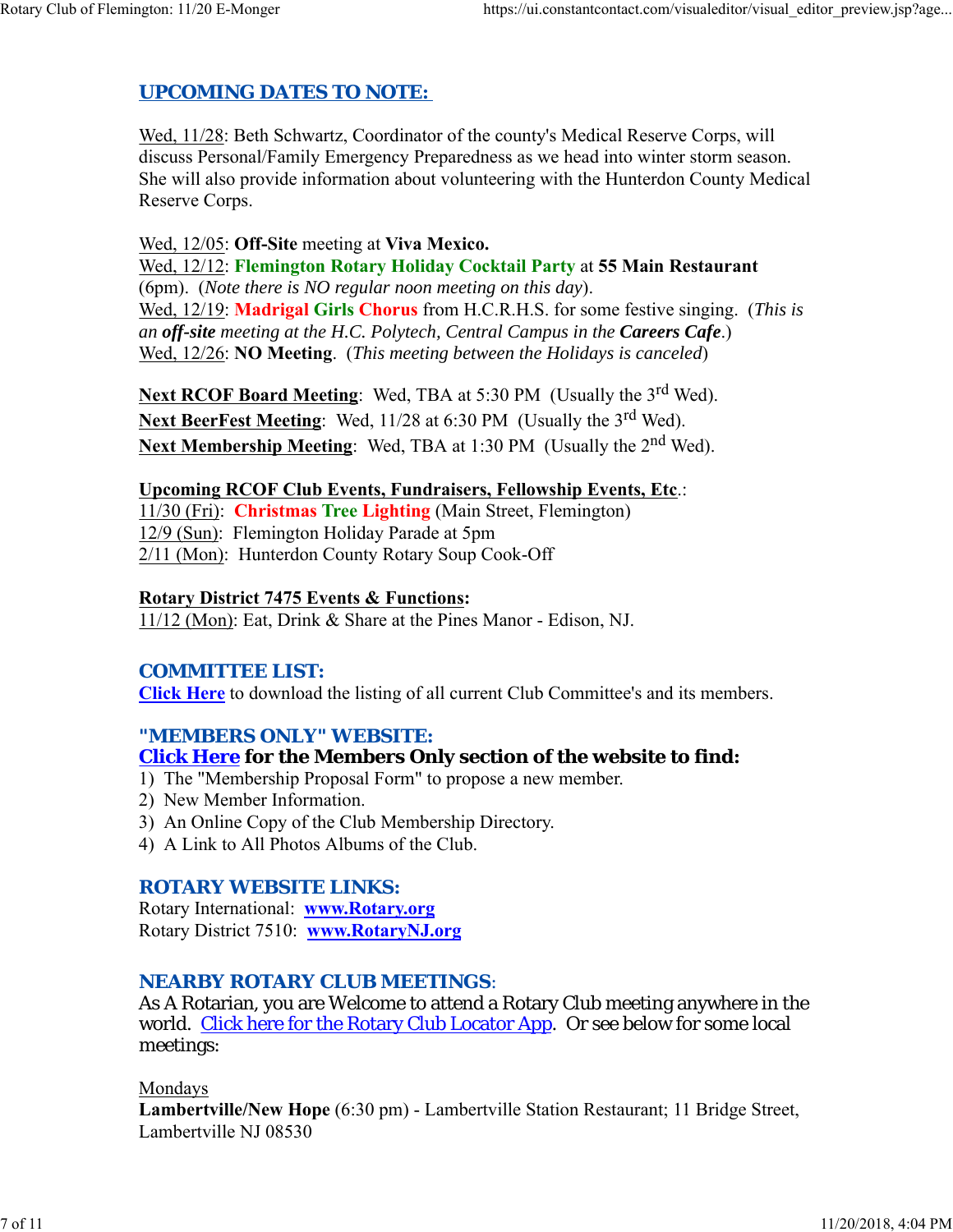#### Tuesdays

**Whitehouse** (12:15 pm) - The Rail; 157 Main Street, Whitehouse Station, NJ 08889 **Princeton** (12:15 pm) - The Nassau Club; 6 Mercer Street, Princeton, NJ 08540

#### Wednesdays

**Branchburg Township** (7:30 am): Stoney Brook Grille; 1285 Route 28, North Branch, NJ 08876

**Flemington** (12:15pm): Al Fresco's Restaurant; 100 Reaville Ave, Flemington, NJ 08822 **Hillsborough Township** (6:15 pm): The Landing Restaurant; 311 Amwell Road, Hillsborough, NJ 08844

#### Thursdays

**Clinton Sunrise** (7:30 am): Clinton Fire House; Old Hwy. 22 & New Street, Clinton, NJ 08809

**Montgomery/Rocky Hill** (7:30am): Cherry Valley Country Club; 125 Country Club Drive, Skillman, NJ 08558

**Somerville/Bridgewater** (12:15 pm): Raritan Valley Country Club; 747 State Route 28, Bridgewater, NJ 08807

**Trenton** (12:15 pm): Trenton Country Club; 201 Sullivan Way, West Trenton, NJ 08628

## Fridays

**North Hunterdon** (12:15 pm): Mountain View Chalet; 154 Route 173, Asbury, NJ 08802

**Princeton Corridor** (12:15pm): Hyatt Regency; 102 Carnegie Center, Rt. 1 North, Princeton, NJ 08540

#### eClub

**Rotary eClub of Hunterdon Horizon**: View website for meetings or online makeups.

# RI President's Call for Action in **2018-2019**: **"Be the Inspiration" Rotary Club of Flemington - Our 95th Year**

Founded October 3, 1923 \* Charter #1529 \* District 7475

| Club President      | <b>Nik Kritharis</b>                       |
|---------------------|--------------------------------------------|
| President-Elect     | Ann del Campo                              |
| Secretary           | <b>Kyle Fogarty</b>                        |
| Treasurer, General  | <b>Terry Ownes</b>                         |
| Treasurer, Lunch    | <b>Ken Skowronek</b>                       |
| <b>Board Member</b> | <b>Kim Metz</b> (immediate Past-President) |
| <b>Board Member</b> | <b>Sandy Clark</b>                         |
| <b>Board Member</b> | D.J. Wright                                |
| Sergeant-at-Arms    | <b>Tom Fisher</b>                          |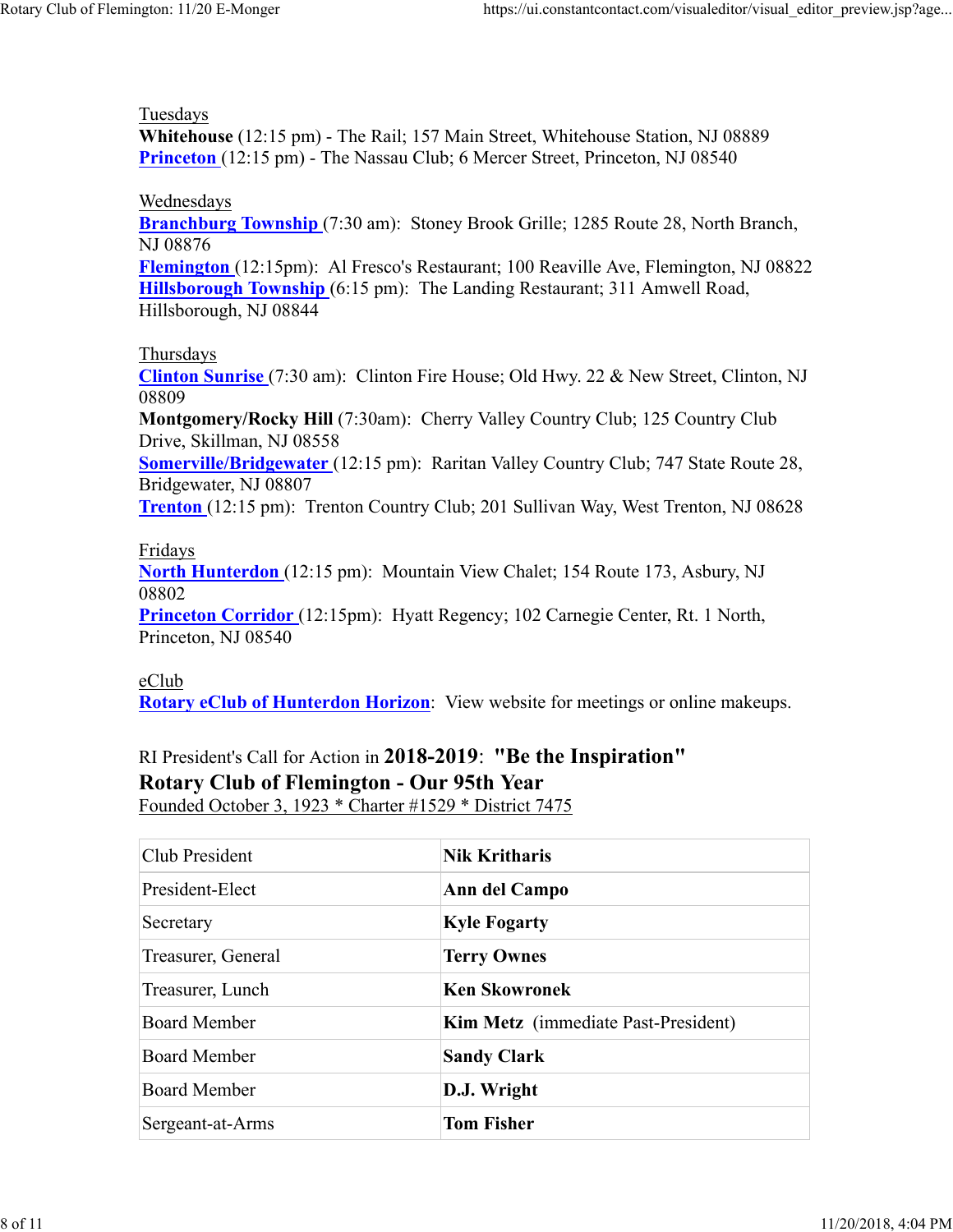| R.I. President                           | Barry Rassin (New Providence, Bahamas) |
|------------------------------------------|----------------------------------------|
| District Governor (DG)                   | <b>John Wilson</b> (Newark)            |
| District Governor Elect (DGE)            | <b>Ray Freaney (Madison)</b>           |
| District Governor Designee (DGD)         | <b>M. Ann Walko</b> (Watchung-Warren)  |
| <b>Assistant District Governor (ADG)</b> | ***** $(***)$                          |

Club Meetings: **Wednesday, 12:15 pm, Al Fresco's** 100 Reaville Avenue - Flemington, NJ 08822



**MISSION STATEMENT:** The mission of Rotary International is to assist and guide Rotarians and Rotary clubs to accomplish the Object of Rotary to ensure Rotary's continuing relevance and to help build a better world, emphasizing service activities by individuals and groups that enhance the quality of life and human dignity, encouraging high ethical standards, and creating greater understanding among all people to advance the search for peace in the world.

**THE OBJECT OF ROTARY:** The object of Rotary is to encourage and foster the ideal of service as a basis of worthy enterprise and, in particular, to encourage and foster:

**1st**: The development of acquaintance as an opportunity for service;

**2nd**: High ethical standards in business and professions, the recognition of the worthiness of all useful occupations, and the dignifying of each Rotarian's occupation as an opportunity to serve society;

**3rd**: The application of the ideal of service in each Rotarian's personal, business and community life;

**4th**: The advancement of international understanding, goodwill, and peace through a world fellowship of business and professional persons united in the ideal of service.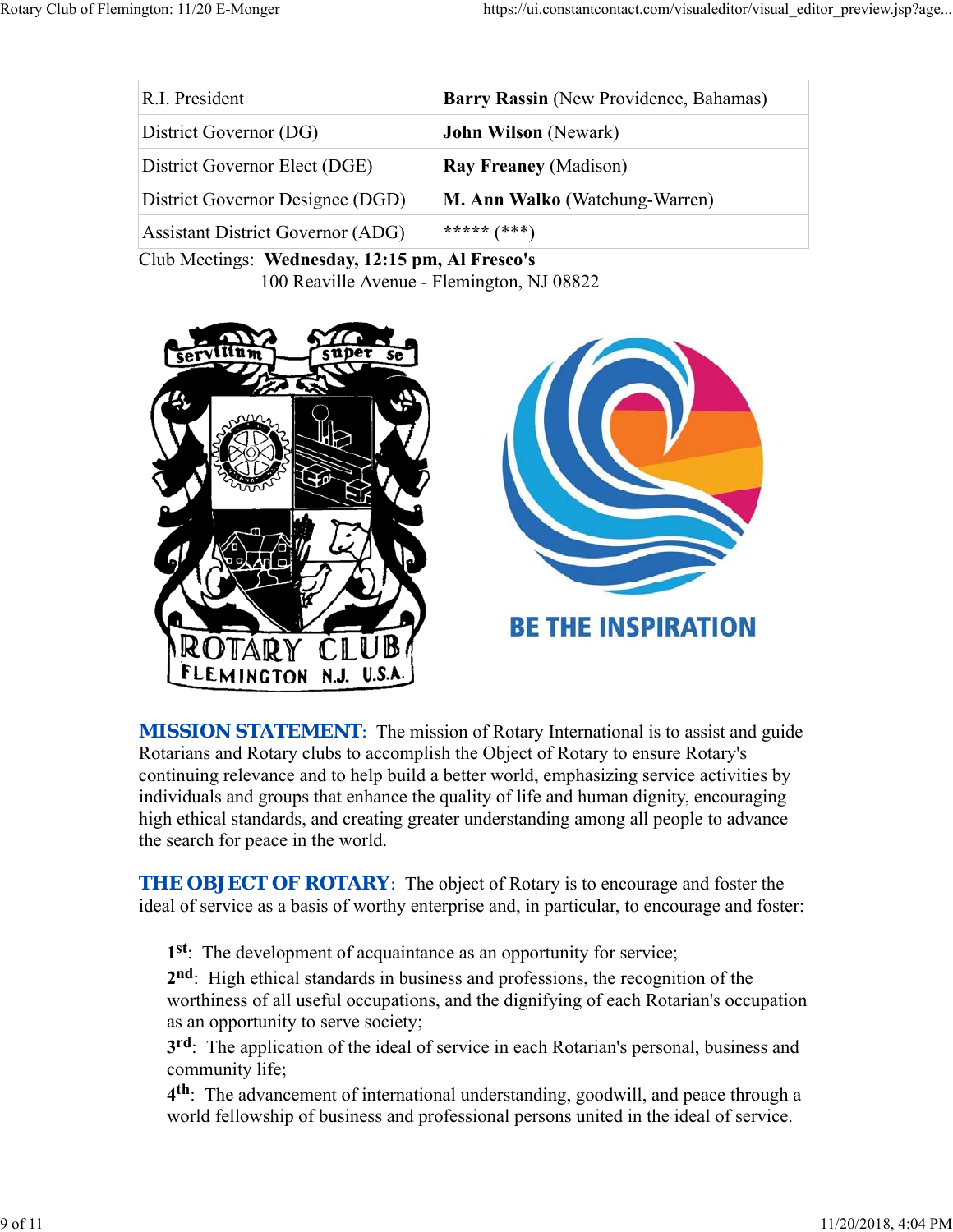**THE 4-WAY TEST:** "Of the things we think, say or do:

**1st**: Is it the Truth?

2<sup>nd</sup>: Is it Fair to all concerned?

**3rd**: Will it build goodwill and better friendships?

**4th**: Will it be beneficial to all concerned?"

## *ROTARY's AVENUE'S OF SERVICE*:

**1)** Through **Club Service**, we have fun, build lasting friendships, and make sure that our club runs well.

**2)** Through **Vocational Service**, we volunteer our professional skills to serve others and promote integrity in everything we do.

**3)** Through **Community Service**, we address local needs and work with our community to bring lasting improvements.

**4)** Through **International Service**, we meet humanitarian needs around the globe and promote world understanding and peace.

**5)** Through **Youth Service**, we work with young people to help them become the next generation of leaders, visionaries, and peacemakers.

# **2018-2019 CLUB MEMBER ROSTER Rotary Club of Flemington, NJ**

Current Number of Members: 37

| <b>Rotarian</b>                   | <b>Member Since</b> | <b>Classification</b>                    |
|-----------------------------------|---------------------|------------------------------------------|
| Bohler, Herbert C. (Herb)         | 1977                | <b>Specialty Advertising</b>             |
| Chittenden, Robert L. (Bob)       | 2003                | M.E.F.P. Consulting Engineering          |
| Clark, Arthur L. (Sandy)          | 1987                | Printing                                 |
| Davidson, James G. (Jim)          | 2002                | <b>Rubber Products</b>                   |
| del Campo, Ann                    | 2016                | <b>Scientist &amp; Farmer</b>            |
| Ferrari, Frederick J. (Fred)      | 1964                | Orthodontia                              |
| Fisher, Charles H. (Charlie)      | 1961                | <b>Funeral Services</b>                  |
| Fisher, Thomas H. (Tom)           | 2012                | <b>Property &amp; Casualty Insurance</b> |
| Fogarty, Kyle M.                  | 2017                | <b>Financial Advisor</b>                 |
| Harrison, Jeffrey (Jeff)          | 1996                | Psychotherapy                            |
| Hyatt, Frederic D. (Fred)         | 2017                | Retired - Aerospace                      |
| Kamnitsis, Christopher P. (Chris) | 2001                | <b>Financial Planning</b>                |
| Kritharis, Nikolaos (Nik)         | 2016                | Dentistry                                |
| Liebross, Ira                     | 1997                | <b>Family Medicine</b>                   |
| Loew, Darren                      | 2002                | <b>Orthodontics</b>                      |
| Martin, Teresa (Terry)            | 1993                | Solid Waste/Recycling                    |
| Mazujian, Harry                   | 2004                | Clergy                                   |
| McWilliams, Nancy                 | 1992                | Psychotherapy                            |
| Metz, Kim                         | 2007                | <b>Technical Education</b>               |
| <b>Moore, Jeffrey (Jeff)</b>      | 2018                | <b>Education - Secondary</b>             |
| Muller, George D.                 | 1964                | <b>Cut Glass Manufacturing</b>           |